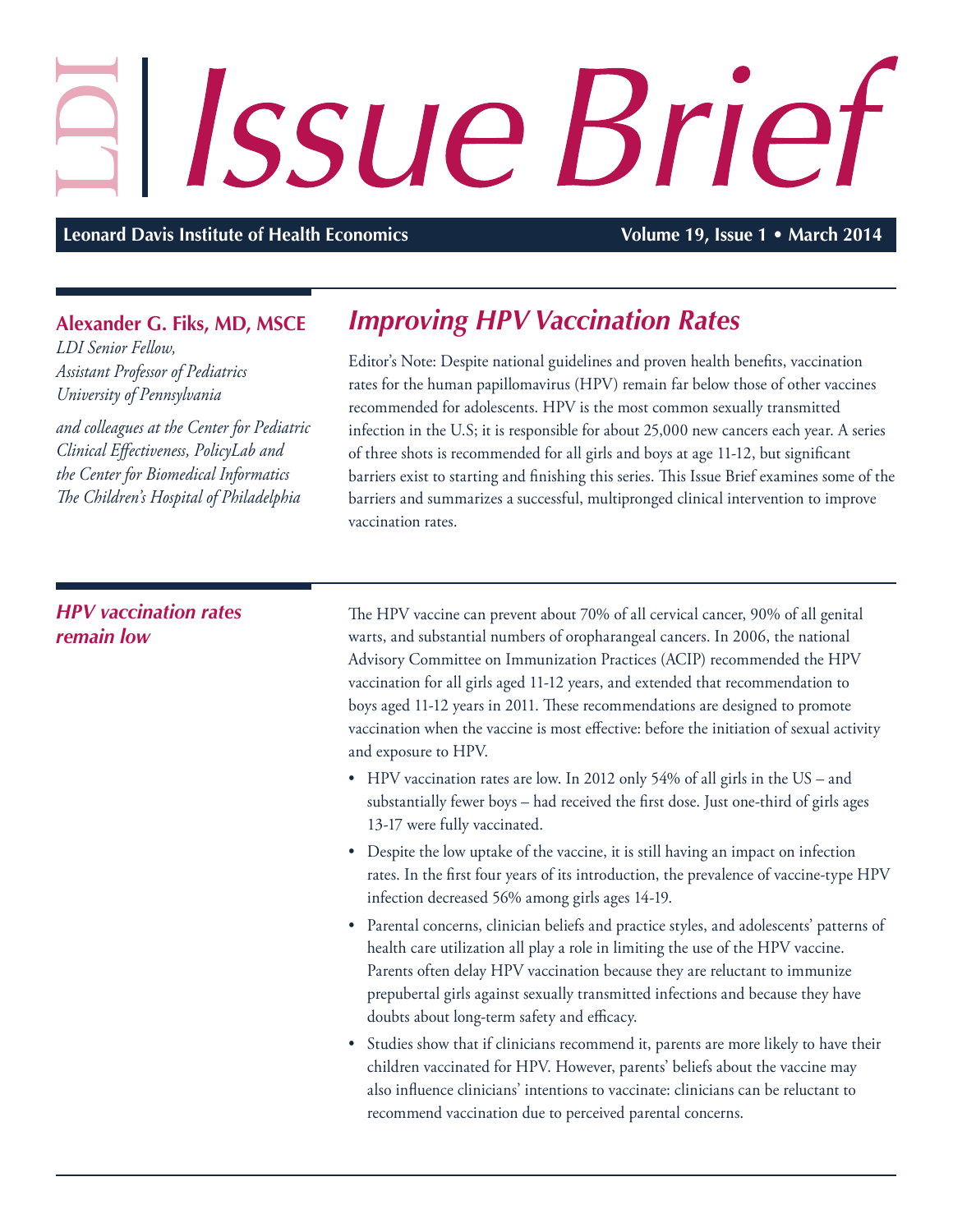| <b>Interviews shed light on</b><br>how clinicians, parents,<br>and adolescents talk about<br>vaccination | Given that parents, teens, and clinicians all report that their views are influenced by<br>each other, Hughes and colleagues conducted interviews to understand what happens<br>at the point of care. They interviewed 20 adolescent-mother-clinician triads (60<br>total interviews) within primary care sites at The Children's Hospital of Philadelphia<br>(CHOP) and identified three main themes:<br>• Parents often delayed, instead of completely refused, vaccination, and when they<br>expressed reluctance, clinicians were hesitant to engage them in discussion.                                                                                                                                                                                                                                                                                                                                                                                                                                                                                                                                                                                                                                                                                                                                                                                                                                                         |               |                                       |                                       |  |
|----------------------------------------------------------------------------------------------------------|--------------------------------------------------------------------------------------------------------------------------------------------------------------------------------------------------------------------------------------------------------------------------------------------------------------------------------------------------------------------------------------------------------------------------------------------------------------------------------------------------------------------------------------------------------------------------------------------------------------------------------------------------------------------------------------------------------------------------------------------------------------------------------------------------------------------------------------------------------------------------------------------------------------------------------------------------------------------------------------------------------------------------------------------------------------------------------------------------------------------------------------------------------------------------------------------------------------------------------------------------------------------------------------------------------------------------------------------------------------------------------------------------------------------------------------|---------------|---------------------------------------|---------------------------------------|--|
|                                                                                                          | • Clinicians used one of two strategies to present the HPV vaccine, either describing<br>it as a routine vaccination without offering any additional information, or<br>describing it as an optional vaccination while highlighting its risks and benefits.                                                                                                                                                                                                                                                                                                                                                                                                                                                                                                                                                                                                                                                                                                                                                                                                                                                                                                                                                                                                                                                                                                                                                                          |               |                                       |                                       |  |
|                                                                                                          | • Teens viewed themselves as passive participants in the decision-making process,<br>even when parents and clinicians reported including them.                                                                                                                                                                                                                                                                                                                                                                                                                                                                                                                                                                                                                                                                                                                                                                                                                                                                                                                                                                                                                                                                                                                                                                                                                                                                                       |               |                                       |                                       |  |
| <b>Study evaluates automated</b><br>decision support tool for both<br>clinicians and families            | Using this information, Fiks and colleagues designed and tested an intervention using<br>electronic medical record (EMR) data to improve HPV vaccination rates.<br>The "decision support" system targeted both families and clinicians.<br>• The <i>clinician-focused</i> intervention had three components: (1) electronic alerts for<br>routine adolescent vaccinations when a patient's EMR was opened, (2) a<br>one-hour online or in-person educational presentation about vaccine safety, efficacy,<br>and strategies for overcoming barriers to vaccine receipt, with site-specific HPV<br>vaccination rates, and (3) three quarterly feedback reports on individual, practice,<br>and network rates.<br>• The family-focused intervention featured automated reminder calls about<br>well-visit or follow-up appointments. The calls also emphasized that the vaccine<br>was recommended by the clinician and referred families to a website containing<br>information on adolescent vaccines.<br>From May 2010-May 2011, CHOP primary care practices sites were randomized<br>٠<br>to either receive the clinician-focused intervention or no intervention. Within these<br>practice sites, 22,486 girls (11-17 years) due for HPV vaccine dose 1, 2, or 3 were<br>randomized to either receive the family-focused intervention or usual care.<br>At the start, 79% of the girls had not received any doses of the vaccine. |               |                                       |                                       |  |
| <b>Intervention effective in</b><br>improving rates of starting<br>and completing HPV<br>vaccination     | After 12 months, the combined clinician and family-focused intervention resulted in<br>significantly higher HPV vaccination rates compared to usual care, and reduced delays<br>in initiating vaccination.<br>• In the usual-care group, vaccination rates for HPV dose #1, #2, and #3 were 16%,<br>65%, and 63%. The combined intervention increased those rates by 9, 8, and<br>13 percentage points, respectively. The clinician-focused intervention was most<br>effective for initiating the HPV series (receiving HPV #1), whereas the<br>family-focused intervention supported completion of the series (receiving HPV #2<br>and #3), as shown below.                                                                                                                                                                                                                                                                                                                                                                                                                                                                                                                                                                                                                                                                                                                                                                         |               |                                       |                                       |  |
|                                                                                                          |                                                                                                                                                                                                                                                                                                                                                                                                                                                                                                                                                                                                                                                                                                                                                                                                                                                                                                                                                                                                                                                                                                                                                                                                                                                                                                                                                                                                                                      | <b>HPV #1</b> | <b>HPV #2</b><br>(having received #1) | <b>HPV #3</b><br>(having received #2) |  |
|                                                                                                          | Combined intervention                                                                                                                                                                                                                                                                                                                                                                                                                                                                                                                                                                                                                                                                                                                                                                                                                                                                                                                                                                                                                                                                                                                                                                                                                                                                                                                                                                                                                | 25%*          | 73%*                                  | 76%*                                  |  |
|                                                                                                          | Clinician-focused                                                                                                                                                                                                                                                                                                                                                                                                                                                                                                                                                                                                                                                                                                                                                                                                                                                                                                                                                                                                                                                                                                                                                                                                                                                                                                                                                                                                                    | 24%*          | 64%                                   | 67%                                   |  |
|                                                                                                          | Family-focused                                                                                                                                                                                                                                                                                                                                                                                                                                                                                                                                                                                                                                                                                                                                                                                                                                                                                                                                                                                                                                                                                                                                                                                                                                                                                                                                                                                                                       | 18%           | $71\%$ *                              | 73%*                                  |  |

*\*Results significantly different from usual care*

Usual care 16% 65% 63%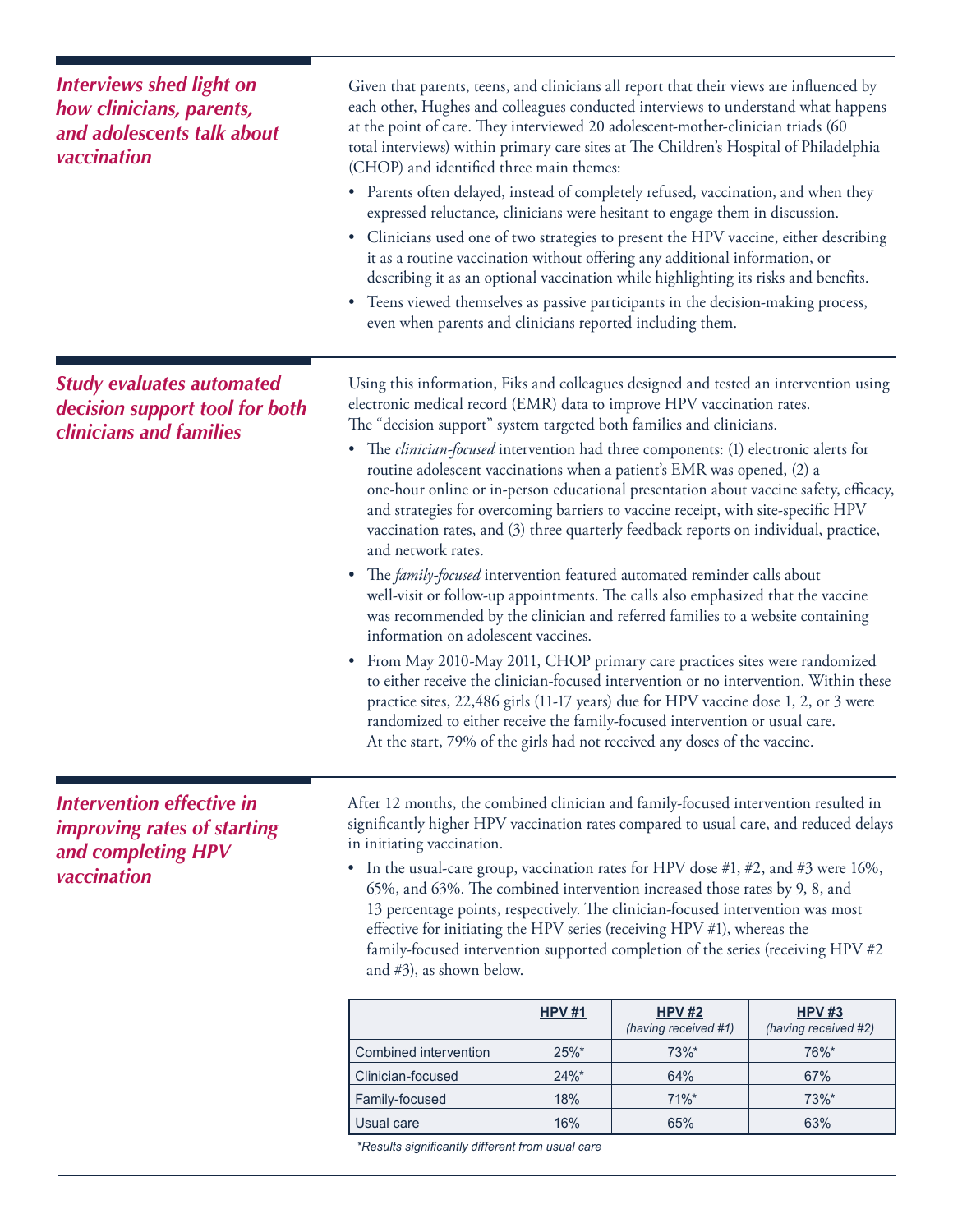|                                                           | • The intervention also was effective in decreasing time to vaccine receipt. Compared<br>to usual care, adolescents in the combined intervention group were, on average,<br>151, 68, and 93 days faster at receiving vaccine doses 1, 2, and 3, respectively.<br>The incremental cost of the more effective interventions (compared to usual care)<br>٠<br>was low: \$6 per additional girl receiving HPV #1 in the clinician intervention, and<br>\$10 and \$6 per girl in the family intervention receiving doses #2 and 3, respectively.<br>The combined intervention added \$24 compared with the clinician intervention for<br>HPV #1, and \$42 and \$189 compared with the family intervention for HPV<br>$#2$ and 3. |
|-----------------------------------------------------------|-----------------------------------------------------------------------------------------------------------------------------------------------------------------------------------------------------------------------------------------------------------------------------------------------------------------------------------------------------------------------------------------------------------------------------------------------------------------------------------------------------------------------------------------------------------------------------------------------------------------------------------------------------------------------------------------------------------------------------|
| <b>Parents find decision supports</b><br>tools acceptable | How did parents react to the family-focused intervention? Mayne and colleagues<br>called parents shortly after a preventive care visit and asked about the acceptability<br>of the family-focused automated reminder phone calls and if the calls had affected<br>parents' information-seeking behavior, communication, and vaccine-related<br>decision-making.<br>• 162 parents of girls who were due for HPV #1 completed the telephone interview.<br>Of these parents, 80 had initially been randomized to receive the family-focused                                                                                                                                                                                    |
|                                                           | intervention.<br>• Of the 80 parents in the intervention group, 46% (37) remembered receiving an<br>automated reminder call. Among those who did remember it, the vast majority<br>found the call acceptable: only 2 parents reacted negatively, describing the call as<br>"pushy" or "inappropriate."                                                                                                                                                                                                                                                                                                                                                                                                                      |
|                                                           | • Of the 37 parents who remembered the call, 27% said it positively affected the<br>likelihood they would have their child vaccinated.<br>About half of the 37 parents remembered hearing the study's educational website<br>$\bullet$<br>mentioned during the automated call, but no one had actually visited it. However,<br>43% of the parents who remembered the call reported that it prompted them to<br>seek information about the HPV vaccine on their own (e.g., through discussion<br>with others or different websites).                                                                                                                                                                                         |
|                                                           | • Parents in a practice that received the clinician-focused intervention were more<br>likely to report that the clinician had discussed HPV vaccination at the visit<br>$(84\% \text{ vs. } 70\%).$                                                                                                                                                                                                                                                                                                                                                                                                                                                                                                                         |
| <b>POLICY IMPLICATIONS</b>                                | These series of studies show that decisions about HPV vaccines can be improved,<br>and rates of HPV vaccines increased, with a low-cost intervention that supports both<br>clinicians and families with information and reminders.                                                                                                                                                                                                                                                                                                                                                                                                                                                                                          |
|                                                           | • The results highlight the central role that the clinician plays in promoting the<br>receipt of the initial dose of HPV vaccine, and the central role families play in<br>assuring that the entire HPV series is completed. A focus on either one alone is<br>likely to be inadequate to fully realize the benefits of vaccination.                                                                                                                                                                                                                                                                                                                                                                                        |
|                                                           | • The automated decision support system is driven by the electronic medical record.<br>To the extent that EMRs are being adopted widely, the intervention can be built<br>into primary care practices easily and cost-effectively.                                                                                                                                                                                                                                                                                                                                                                                                                                                                                          |
|                                                           | • Families find clinical decision support programs based on EMR data acceptable.<br>These programs may promote information-seeking, discussion with others, and<br>productive decision-making in relation to the HPV vaccine. Phone call reminders                                                                                                                                                                                                                                                                                                                                                                                                                                                                          |